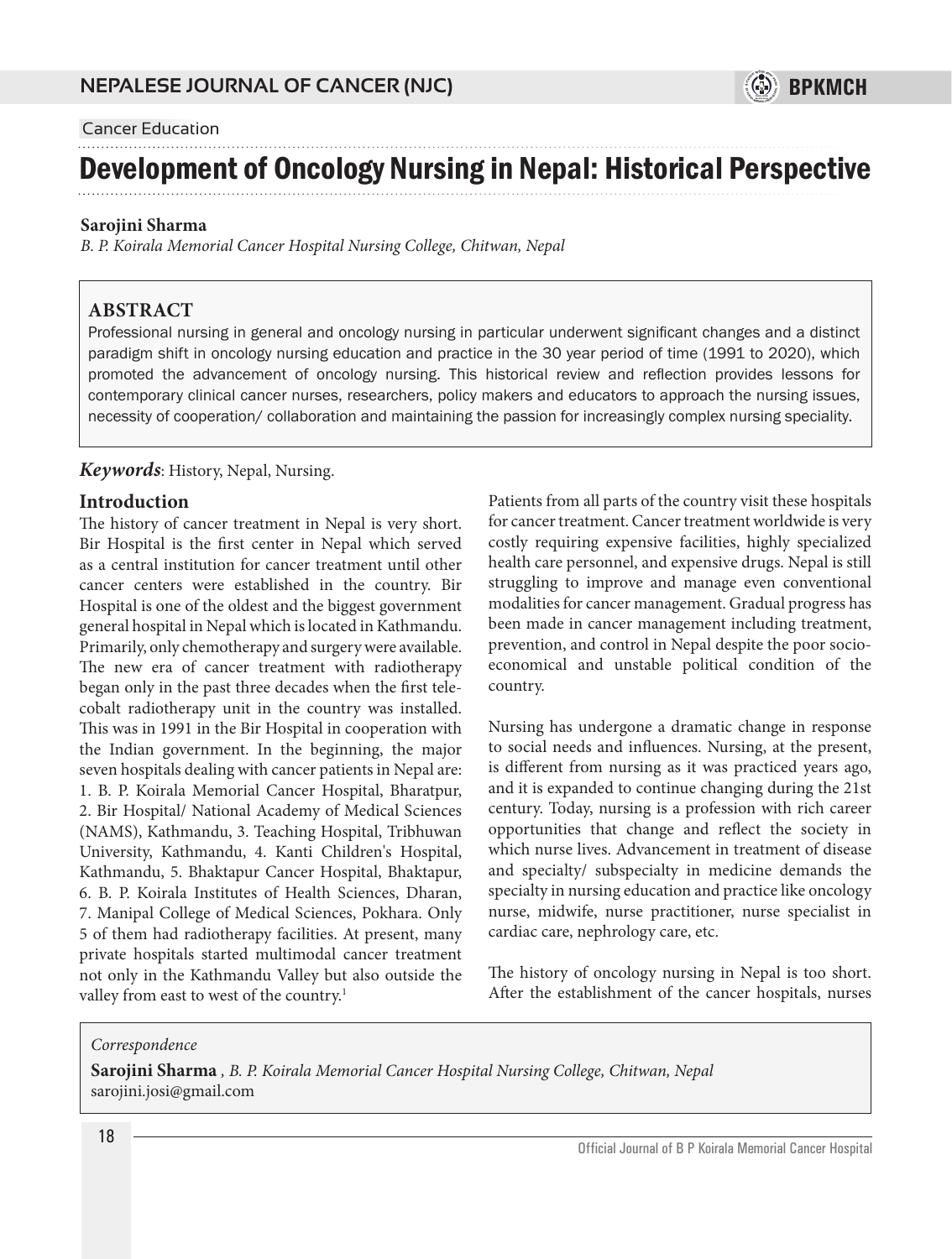

## realized their different roles and functions in the cancer centers. For the first time, Ms. Daya Laxmi Vaidya went to Australia to get a degree in oncology nursing. Many foreigner nurses having oncology experience from Canada, UK, Japan, and America came to Nepal and volunteered in different cancer hospitals of Nepal in different points of time and helped Nepalese nurses to get an insight about oncology nursing. Gradually, nurses working in cancer hospitals got the opportunity

to have fellowship in world-renowned cancer hospitals, supported by UICC.<sup>2</sup> To identify the critical elements of oncology nursing and

a major shift in practice and education. Annual report of cancer hospitals, nursing history literature, archival materials in the library of the cancer hospital, journals and personal communication.

# **Advances in Cancer Treatment and Nursing Practice**

# **Radiation Oncology and Nursing**

Radiotherapy is one of the main types of cancer treatment modality. It uses ionizing radiation to destroy cancer cells and limit cell growth. High doses of radiation are used to kill cancer cells and shrink tumors. Radiation therapy treats cancer alone or in combination with chemotherapy or before/after surgery. Ionizing radiation either from radiation generator or radioactive materials are used for radiation therapy. Electrons, gamma rays, protons, etc are the most common radiations used for radiotherapy.

In Nepal, Radiation therapy service was started in 1991 in Bir Hospital, Kathmandu using a Cobalt radiation teletherapy machine. In 1998, Bhaktapur Cancer Hospital also started cancer patient treatment from the Co-60 machine. B. P. Koirala Memorial Cancer Hospital (BPKMCH) had installed a cobalt teletherapy machine in 1999 and two linear accelerators and a high dose rate brachytherapy machine in 2002. In almost 30 years journey of radiation therapy, a few other radiotherapy centers in the private sector have started the radiotherapy services, Kathmandu Cancer Center in mid-2016, Nepal Cancer Hospital and Research Center in late 2016, and Purbanchal Cancer Hospital in early 2020. Five linear accelerators, two cobalt-60 units are on-service in 6 radiotherapy centers. Most installed linear accelerators are high-end radiotherapy machine with an on-board

imager that helps to deliver a precise and accurate radiation dose to the target. Hence, cancer patients in Nepal can take benefit of modern RT techniques like IMRT, IGRT, VMAT, and SBRT advanced treatment modalities which are available in public as well as private centers.3

Nurses role in cancer treatment are in two aspects, one being technical and other being psychological. In the beginning, nurses' responsibilities associated with radiation therapy included attending to patient's emotional reactions, identification of gaps in the patient's knowledge, correction of misconceptions, and reinforcement of information provided by the physicians. Nurses were expected to provide assistance in maintaining a constant field with consistent positioning during the treatment and to ensure accurate dosage. In 1997/1998, BPKMCH sent a few nurses to TATA Memorial Hospital, India for observation training related to administration of the cytotoxic agent and care of the patient having radiation therapy. Those experiences and exposure generated new insight into the nursing care of the patient undergoing radiation therapy.

At present, nurses have additional and definite responsibilities in brachytherapy; instructing, monitoring patient's hygiene, applicator positioning, management of emesis, special diet, prevention of irritation and infection in the treated area. Nurses administer the liver extract, vitamin B, and other substances for the treatment of side effects of radiation therapy: nausea, anorexia, fatigue, malaise, diarrhea, etc, which occur more frequently when the gastrointestinal tract fell within the field of radiation treatment. In radiation therapy, the nurses play an important role in patient education regarding side effect management, home care, compliance on the treatment, psychological perspectives and follow-up.

# **Surgical Oncology and Nursing**

Peri-operative nursing care of cancer patients depends on the type of cancer, type of surgical risk, type of surgery, neoadjuvant therapy, and pre-existing physiologic defects. Surgery over irradiated tissue increases the risk of post-op infection, wound dehiscence, and necrosis. There are fibrosis and obliteration of lymphatic and vascular channels. Similarly, some cytotoxic agents (Methotraxate, Cyclophosphafamide, Flurouracil, Doxorubicin) reduce the tensile strength of surgical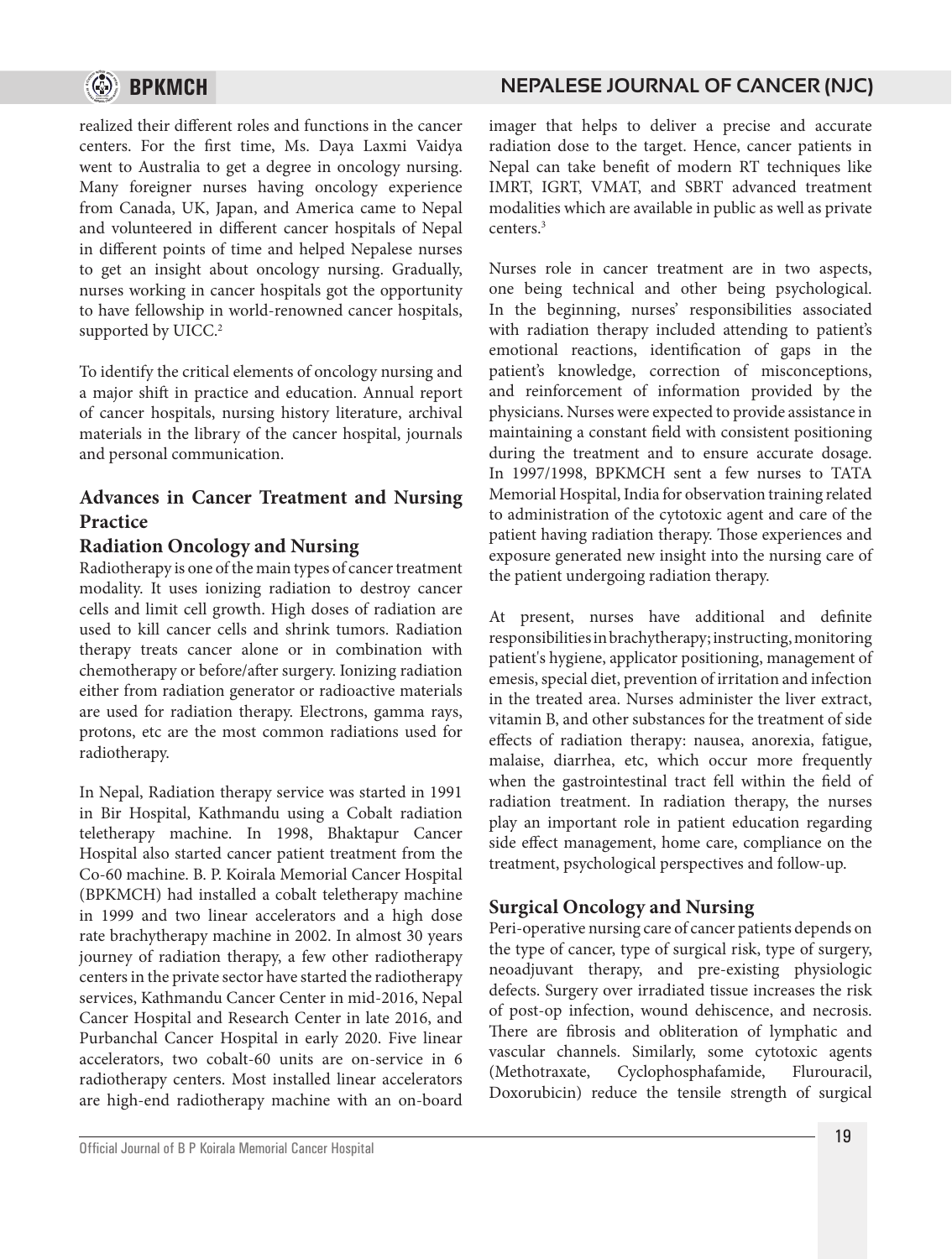

wound while some chemo drugs have severe toxicity to specific organ.<sup>4</sup>

Roles of nurses in surgical oncology setting are being recognized by the institutions, with the advancement in technology, radical nature of the surgery, organ amputation, and disfiguring surgery, reconstructive surgery is demanding more specialized nursing care. Nursing care for breast cancer patients focused on lymphedema prevention and its management. Stoma creating surgery emphasized the care of stoma, prevention of peristomal skin complications, foul order control, leakage control, appropriate use of ostomy appliances, and colostomy irrigation<sup>5</sup>. The role of enterostomal therapist (ET) was recognized by Norma Gill and Dr. Turnbull in 1954, then in 1961 opened the school for enterostomal therapist in Cleveland clinic to increase the number of enterostomal therapist. In contrary, these specialist job was very effort consuming due to unavailability of different appliances and modern dressing materials in our part of the world which has demotivated those nurses to carry their jobs.<sup>5</sup>

Another important role of the nurse is as a counselor, especially for the patient who underwent stomy surgery, vulvectomy, penectomy, limb amputation, mastectomy, and other physically disfiguring surgical procedure. It was found that dealing with a patient who lost the selfrespect and body image is very tough. Till date, the role of psychologist/counselor in cancer hospital is not emphasized thus, nurses are responsible for counseling and providing psychological support to the patients and their families<sup>7</sup>

## **Chemotherapy and Nursing**

Till 1960, the administration of fluids and nutrients via IV as a nursing function was controversial. Venipuncture was strictly the physician's domain. During World War II, nurses began doing vein puncture on the front lines and in-home, hospitals where military service had depleted the physician population. Nurse's role in administration and management of cytotoxic chemotherapy in the 20th and 21st centuries evolved from the long and heated debates initiated during World War II and continuing up to the 1960.<sup>8</sup>

At the beginning of Oncology service (1991), Cytotoxic medicines were administered in seven major hospitals in Nepal. Nurses were not formally trained however, they administered cytotoxic drugs under the guidance of a physician. There was no biosafety cabinet for chemo preparation. Nurses prepared the cytotoxic drugs at the bedside and administered without proper safety precautions. For the first time, BPKMCH brought the Biosafety cabinet with laminar airflows, which assured the nurses' safety from cytotoxic agents during preparation time. Nurses were involved in the preparation and administration of cytotoxic agents. Further responsibilities associated with chemotherapy included, pre-chemo counseling, collection of cytotoxic drugs, preparation/mixing/dissolving, administration, safe disposal of cytotoxic waste, spill management, extravasation management and side effects management of cytotoxic drugs.<sup>7</sup>

Over time technological advances changed the nurses' role. Nurses were allowed to insert the peripherally inserted central catheter ( PICC). PICC post-insertion care of catheter and wound care of the exit site was the major task of the nurses observed in the chemo unit. Chemo administration through the port and port care was another responsibility of the nurses working in the chemotherapy unit.<sup>9</sup>

Very few nurses working in chemotherapy units in both the government and the private hospitals were formally trained. Most of them were experience based trainees trained by seniors in same unit (Skill transfer) and some were trained in some other chemo units within the country.

Nowadays, most of the Medical colleges and private hospitals of Nepal also have separate oncology unit where cytotoxic agents are administered.

## **Cancer Prevention and Control and Nursing**

Prevention is better than cure. Cancer is assumed to be preventable and controllable if it is detected earlier. Formally, role of nursing in cancer control did not emerge until the 1970s. Linda White and her colleagues at the University of Texas MD Anderson Hospital created the first structured institutional program to teach nurses how to do cancer screening and detection in 1975<sup>10</sup>, and efforts to demonstrate and build nurse's competencies in cancer control continue to present date. Advances in prevention and early detection included the promotion of breast self-examination and the implementation of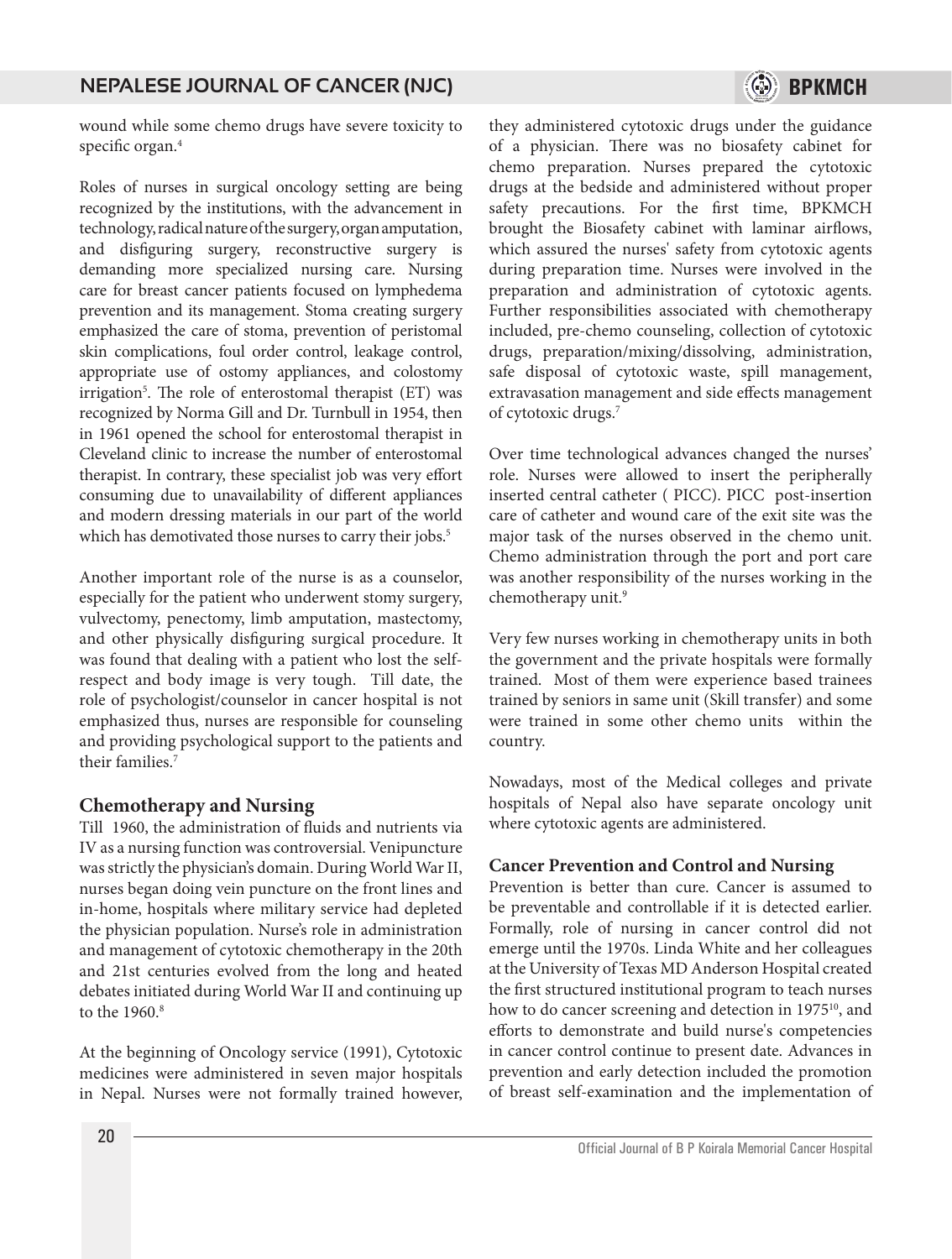

the Papanicolaou smear technique to identify early cancerous changes in the cervix.

Nurses are key in case finding positions because they work with patients and have the opportunity to observe signs and apply knowledge in discerning cancer in such areas as the skin, breast, cervix, oral cavity, where the disease frequently occurs. Rosalie Peterson 1954 noted the importance of nurses' knowledge and attitude in cancer control activities.<sup>11</sup>

In Nepal, the nurse's role in cancer prevention and early detection was not realized before 2010. Very few Government (Govt.) hospital had cervical cancer screening outpatient department(OPD). Usually, the gynecologist was involved in taking the sample for Pap Test. Nurses were in an assistant role. Cervical Cancer screening in a community setting and mass scale was not the priority program of Govt. After the establishment of the cancer hospital, it established the screening clinic/OPD and started screening activities as per the institutions' mission. In 2010, Govt. of Nepal developed the "National Guideline for cervical cancer screening and prevention". The policy has identified the primary health care centers as the starting point of screening. Based on the guidelines, the training package was developed about visual inspection with acetic acid (VIA) and target trainee were the nurses working in the primary health care center.<sup>12</sup>

B.P. Koirala Memorial Cancer Hospital had a separate department of cancer prevention, control, and research, and the department is led by the public health officer and nurses. The hospital started cancer prevention and control activities not only in hospital OPD but also in community settings. The main activities of the preventive program are the VIA test, teaching self-breast examination/ performing clinical breast examination, and oral examination. Nurses have a vital role in cancer screening activities.<sup>13</sup>

General Governmental hospitals, Maternity Hospital, and private cancer hospitals are also running cancer screening program as per the institutional policy and nurses have an important role in the screening program.

## **Palliative Care and Nursing**

The impetus for the development of palliative care in Nepal was based on the recognition by a group of Nepali oncologist and Nurses. There have been various

interactions with experts from other countries, the collaboration between the International Network for Cancer Treatment and Research (INCTR) and the Nepal Palliative care group prepare the concept of palliative care guidelines.<sup>14</sup>

Palliative care was institutionalized after 2000 AD when the formal institution (Hospice Nepal) opened for the people living with advanced disease especially cancer with 10-bed facilities. Afterward, different governmental and non-governmental institutions started to cater to the palliative needs of the patients. Namely, the following institutions started palliative care services; B. P. Koirala Memorial Cancer Hospital started palliative care services since 2004, Bhaktapur Cancer Hospital also started to provide palliative care services with separate wards. Scheer Memorial Hospital has also developed a dedicated unit for palliative care since 2005. Kanti Children Hospital also has a dedicated oncology unit. Within the oncology unit, there is a separate bed for the children having needs for palliative care. Nepal Cancer Hospital and Research Center, Harisiddhi is also providing palliative care to the patients. Nepal Hospice and Palliative Care by Binaytara Foundation started in 2016 with the objective of home hospice and palliative care. So like, many other organizations are catering palliative care needs of the patients.15

A multidimensional professional team is required for palliative care. Nurses are the pillar of the palliative care team because they serve 24 hours a day and 7 days a week. Nurse's responsibilities associated with palliative were found to be; pain assessment and pain management, administration of opioid drugs, fistula management, dyspnea management, constipation management, bleeding management, difficult wound management, psychological and spiritual support, breaking bad news, etc.

In the beginning, nurses working in the above-mentioned institutions were not trained, even then they were taking care of patients based on general nursing knowledge. Institutions realized the need for training for those who were working in a palliative setting, thereafter, they were sent for palliative care training aboard mainly in India, Canada, and the United Kingdom but the number of nurses were very few. Since 2013AD, Nepal govt. in association with the Nepalese Association of Palliative care started 15 days palliative care training for doctors, nurses, and paramedics regularly. After that majority of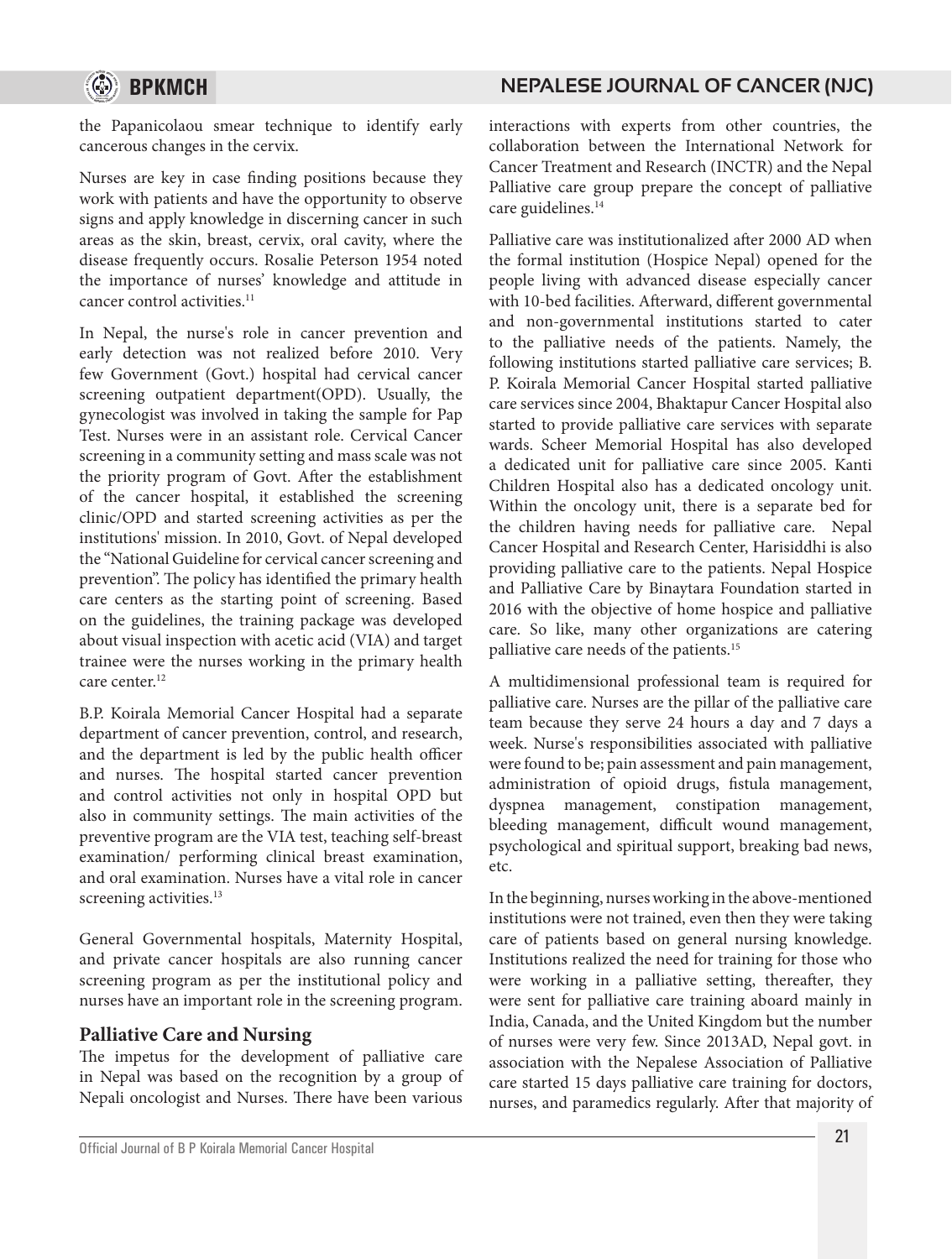

nurses working in palliative care settings are trained in Palliative care.<sup>15, 16</sup>

#### **The Shift from Hospital to Home**

The demand for home care is gradually increasing in Nepal, especially in the terminal phase of cancer. Till today Nepal govt. has no policy, rules, and guidelines for home care nursing. Very few cancer hospitals have started home care services in the form of the home visit and consultation services as per the convenience of the institute. BPKMCH had started its home visit service since 2010 with a multidisciplinary team and nurses were key to that team. Private hospice and palliative care centers gradually showing interest in-home care and have started their services in their catchment areas. The shift in site of care from hospital to home provided an early indication of the need for teamwork: the collaboration among physicians, families, and social worker.<sup>21</sup>

#### **Oncology Nursing Education**

The history of nursing education in Nepal is described in two phases. The first phase was before 1972. At that time nursing education was not under the control of the university. Nursing schools and training were regulated by the ministry of health and health division. The second phase was after 1972 when the new education policy was introduced by the government and all nursing schools were placed under the university (TU, IOM) and nursing courses were academically accredited. Bachelor of nursing was introduced in 1977 (2033) with midwifery major subject. Gradually, other tracts were introduced namely; adult health nursing, pediatric health nursing, community health nursing, psychiatric nursing, etc. In 1995, the postgraduate course was started with 5 students. Successively, the stream was extended and the number of students was increased. In 2005, B. P. Koirala Institute of Health Sciences started 4 years B. Sc Nursing Course. Another milestone in nursing education was in 2011, Maharajgunj Nursing Campus in Kathmandu started Ph.D. in nursing. After the restoration of democracy in 1991, National health policy opened the door for the private sector, as a result, there has been a massive increase in the privatization of nursing education from the PCL level to master level under different universities.<sup>17</sup>

Till 2004, the Oncology nursing (Speciality) course was not offered by the existing universities of Nepal. Nurses used to work in a cancer hospital with general nursing

knowledge. Kathmandu University for the first time offered the oncology elective course for B. Sc. Nursing students as an elective course with 6 credit hours (100 full marks). Students were posted to different cancer hospitals in Nepal for skill development. Another important milestone of oncology nursing education was the Purvanchal University's Post Basic Bachelor Nursing program, where they incorporated the oncology course as a core course in their curriculum in 2013/2014 with 3 credit hours (50 full marks). Institute of Medicine also revised the nursing curriculum and incorporated the oncology issues in the system-wise disease process. Council for technical education and Vocational training (CTEVT) also incorporated the separate oncology chapter for PCL students by the year 2012/2013 Curriculum.18,19

To bridge the gap of oncology nursing education, B. P. Koirala Memorial Cancer Hospital (BPKMCH), the nursing department started the 3 months basic oncology nursing training within the hospital in year 2012. Nurses from different hospitals and colleges participated in the training. Similarly, registered nurses working in different cancer hospitals were also posted for short term (2 weeks to 4 weeks) to BPKMCH for practical experience and skill development. BPKMCH, the nursing department published the first edition of the nursing manual in the year 2010 and was updated to 3rd edition in 20174 , which is available in Nepal. The manual has been used by the nurses working in oncology setting and educators have relied on manual as a textbook. December 22nd, 2018, became the historical day for the oncology nursing fraternity, as B. P. Koirala Memorial Cancer Hospital opened the Nursing College as a joint constituent program of Pokhara University.<sup>22</sup> Proficiency Certificate Level (PCL) graduates with one year experience can apply for the Bachelor of Nursing Science (BNS Oncology) program. University offered the 3 years BNS course with oncology specialty. Twenty students enrolled in the first batch.<sup>20</sup>

#### **Conclusion**

Professional nursing in general and oncology nursing, in particular, underwent significant changes and a distinct paradigm shift in cancer nursing education and practice in the 30 years (1991 to 2020), which promoted the advancement of cancer nursing.